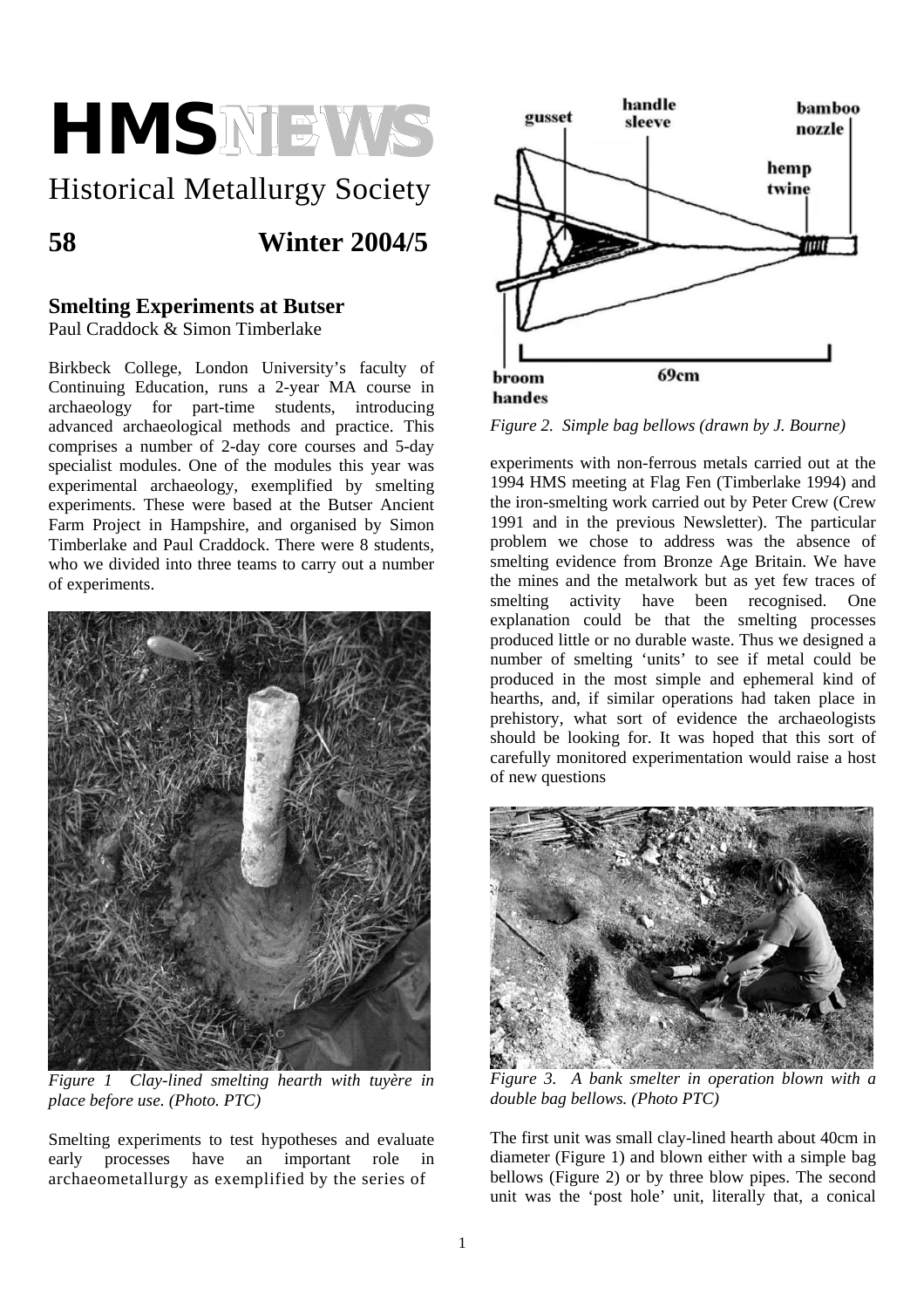hole about 20cm in diameter and 40cm deep, blown by a bag bellows through a tuyère entering about half way down, with the smelted metal collected in a rough clay dish at the bottom. The third unit was a small cylindrical shaft dug into the enclosure bank at Butser, once again about 20cm in diameter and 40cm deep, but this time with the tuyère entering from the bottom (Figures 3 and 4). Note none of the units had any superstructure as such but all were lined with clay.



*Figure 4. Section through a bank shaft smelter (drawn by R. Thomas)* 

The students were required to make their refractories and bellows (Figure 5), and thus as well as learning something about metallurgy, they also gained experience working clay and leather. The refractories were a mixture of equal measures of Gault clay, crushed flint grit, sand and animal dung (the latter provided by the sheep of the Butser farm) mixed with some additional straw. This was used to line the smelting units, to make the simple thumb-pots that acted as primitive crucibles (collecting pots), and the tuyères



*Figure 5. Sewing Class. Birkbeck MA students making their bag bellows at the Butser Ancient Farm under the supervision of Brenda Craddock (Photo. PTC)* 

which were made by pushing a pointed stick through a clay cylinder. These were all dried for half a day around a wood fire and then baked on and in the fire for 3–4 hours. The result was certainly not a true ceramic and they would rapidly disintegrate and revert back to mud when left on the ground, but being so soft and porous they could accommodate severe thermal shock and survive sharp thermal gradients in a way that 'real' properly fired ceramics could not. After use some of the tuyères had a glazed and vitrified end which may be durable, but this would appear just as fragments of unidentifiable vitrified dross after millennia of burial. This may be one of the reasons why crucibles and tuyères are so rare from prehistoric Britain.

High grade malachite from Zaire and cassiterite from Cornwall (panned from Geevor Mine tailings) were chosen for the smelting. Both of these ores contained approximately 60% metal. The various smelting units were given a short pre-heat mainly to dry the clay before serious smelting started, charging the ore as a powder or in some instances putting it in one of the rough crucibles in the charcoal before the tuyère or blow pipes. Thermo-couples were usually placed in the tuyère zone and at some point on the wall of the unit, and the temperatures rapidly rose to between 1,000° and 1,200°C. Smelting times were typically between about 90 and 240 minutes, by which time the surrounding soil was barely warm and the grass hardly singed (Figure 6).



*Plate 4 Looking down at the top of the 'post hole' smelter after successfully smelting tin. Note the grass is barely singed, and the white coating of tin oxide on the heat-cracked clay lining. (Photo. PTC)* 

Put very briefly, all of the experiments produced metal some of which was retrieved after the fires had cooled, and in other experiments the crucible was pulled out of the charcoal and the contents poured straight into a mould, or the metal was remelted and poured. None of the units left any durable debris that could have been distinguished from that produced on a metal working site where metal was being cast. A smelting site could perhaps be expected to produce at least a little evidence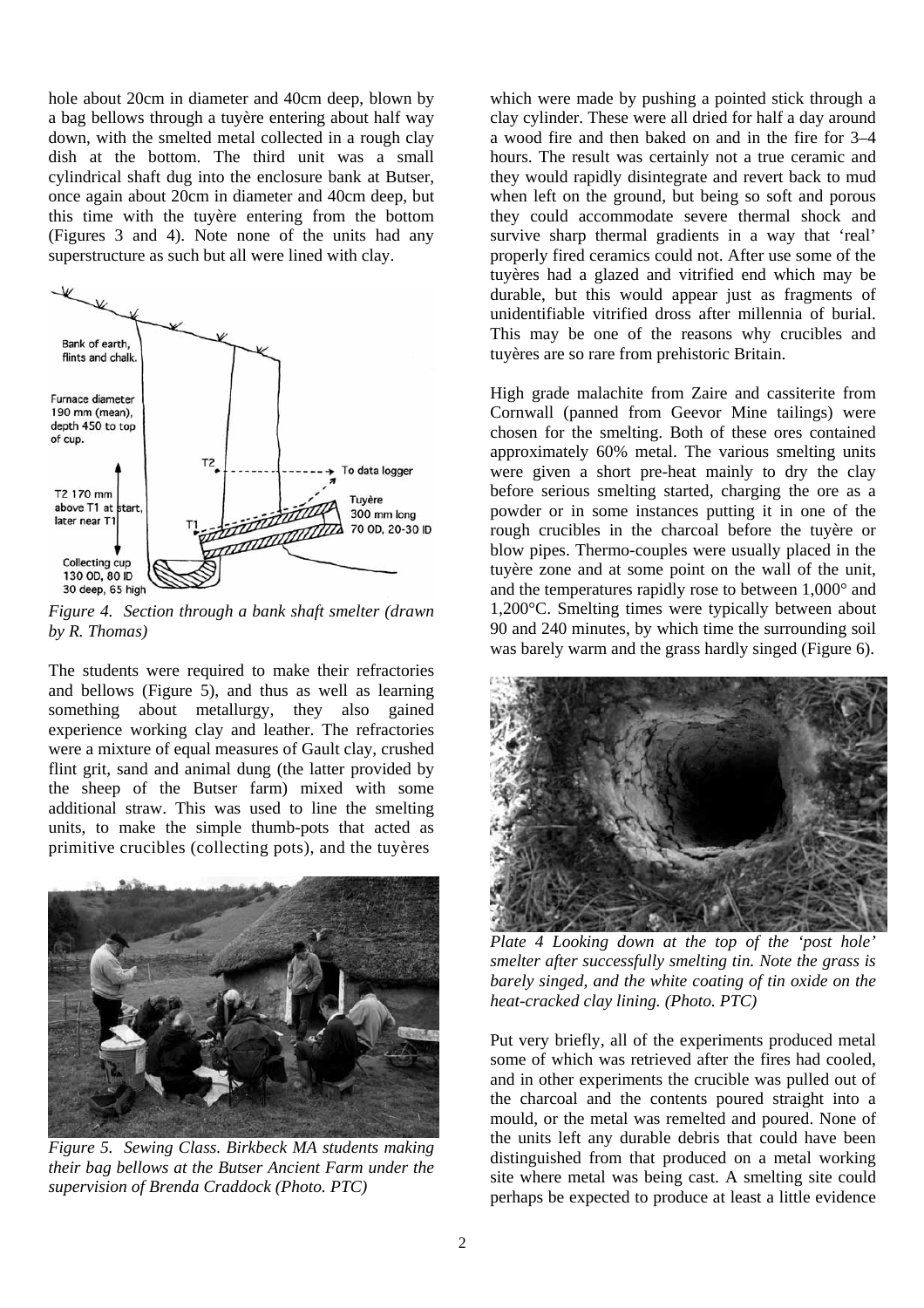in the form of ore fragments, and the surrounding soil could be expected to have a higher content of heavy metals. It was noted for example that the clay lining of some of the units used to smelt tin had become coated with tin oxide. The linings would disintegrate, but the evidence of the tin should survive. However, none of these indicators would be of much help in identifying smelting at the mine sites themselves as the soil there would have both ore fragments and an enhanced heavy metal content anyway. Droplets of smelted metal could be expected and would be good evidence at a mine site.

The week showed how easy it was to smelt wellbeneficiated ores in the simplest of installations leaving little or no debris. The work also produced some surprises. One of the tutors (PTC) had believed that the surviving prehistoric tin was of high purity because it had been smelted under relatively poor reducing conditions, and the other metals present in the ore had not been reduced. The tin ore used in these experiments contained approximately 10–20% iron and 5–10% arsenic (we were first alerted to the arsenic by the strong smell of garlic during the smelting) and the ore could not have been smelted under more primitive conditions, yet the product of the first smelt was a fused mass of tin oxide and metallic tin that was highly magnetic. Subsequent X-ray fluorescence analysis showed the tin to contain 2–5% arsenic and 5–10% iron. X-ray diffraction analysis identified the presence of the intermetallic compound, FeSn, the notorious 'hard head' that was the bane of the Post Medieval tin smelters. After resmelting, the refined tin no longer contained iron but still had several percent of arsenic. As the tin ores smelted in antiquity are likely to have contained iron oxides, does this mean that they were deliberately smelted at much lower temperatures to stop hard head forming (as suggested by Earl 2003), or that all the surviving ingots are of refined metal?

Maybe next year's experiments will address these problems.

- Paul Craddock, Dept. of Conservation, Documentation and Science, The British Museum, London WC1B 3DG
- Simon Timberlake, Ash Tree Cottage, High Street, Fen Ditton, Cambridge CB5 8ST

#### **References**

- Crew, P. 1991 The experimental production of prehistoric bar iron. *Historical Metallurgy* **25**: 21–36
- Earl, B. 2003 Experimental smelting of Göltepe ores and powdered materials, in Analyses of Metalliferous R, Crucible Fragments, Experimental Smelts and Ores from Kestel and Göltepe, Turkey. Yener *et al* in *Mining and Metal Production Through the Ages*, P. Craddock and J. Lang (eds.) London: BMP, 189–96.
- Timberlake, S. 1994 Experimental tin smelt at flag Fen *Historical Metallurgy* **28**: 121–8

## **Charles Dawson and the Earliest Cast Iron: His 100% fake record maintained intact!**

Paul Craddock and Janet Lang

Charles Dawson, the perpetrator of the Piltdown forgery, already had a long string of other remarkable discoveries to his credit (or discredit) when he began his greatest escapade. Most of these were accepted during his lifetime, and their subsequent unmasking as forgeries remains one of the principal reasons for believing that Dawson was the main, probably the sole, perpetrator of the Piltdown fraud (Russell 2003; Walsh 1996). One of his discoveries, the small iron figure supposedly from the Roman iron smelting site at Beauport Park, near Hastings in Sussex (Figure 1), has a



*Figure 1. Cast iron figure of a horseman, Hastings Museum and Art Gallery Reg. 917.4. (Photo. T. Springett)* 

rather different history from the others. It was the one find whose authenticity was publicly challenged almost immediately it was announced, but until recently its true age and even the material from which it was made had not been properly reported. The figure, probably representing a horse rider (Figure 1), was claimed by Dawson to have been found in 1877 by a workman engaged in digging the slag heap for road metal, and who sold it to Dawson the 1880s. He in turn took it to the British Museum in 1893 (these long lead in times between discovery and announcement were a favourite ploy of Dawson with all his finds, which ensured that it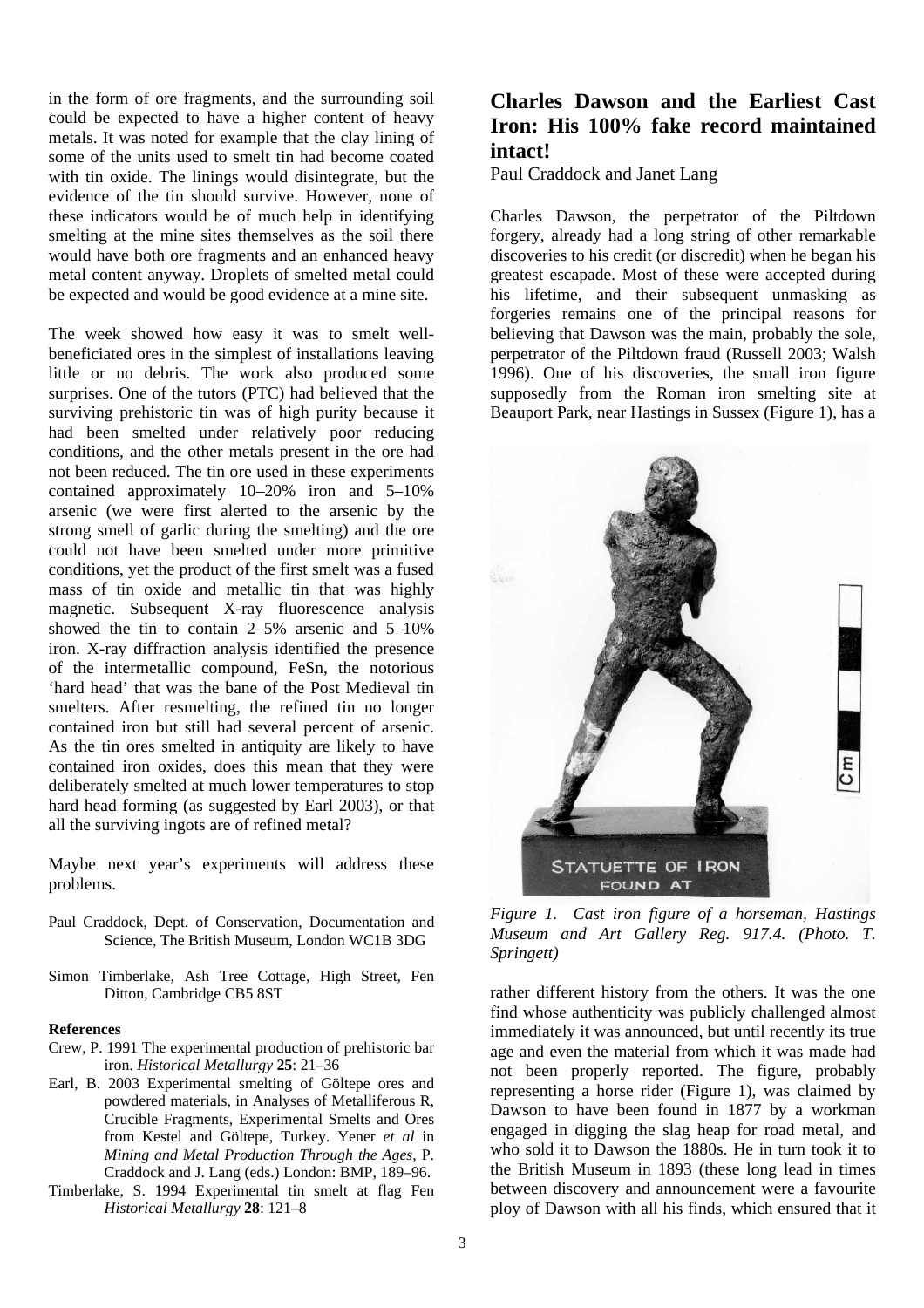was always difficult to check his story). Shortly afterwards Charles Hercules Read presented the figure at a meeting of the Society of Antiquaries of London with Dawson in the audience (Read 1893). To what must have been his great mortification in the discussion that followed the authenticity of the figure was challenged.



*Figure 2. Cast iron standing figure, Hastings Museum and Art Gallery Reg. 997.45. (Photo. T. Springett)* 

There were also doubts over its very nature. Dawson claimed initially that it was of cast iron. But just before the lecture a sample of drillings was submitted for analysis to Professor Roberts-Austen of the Royal School of Mines, who pronounced it to be of wrought iron, and so it was described in the lecture, with Read commenting, 'I assume that we may take the opinion of so high an authority as Professor Roberts-Austen as final'. However, Dawson was not one to give up easily, either on the figure's authenticity or material, and submitted it to Dr. Kelner of the Royal Arsenal at Woolwich, who pronounced 'that there was not the slightest doubt as to its being of cast iron', and Dawson duly published it as such in 1903, carefully noting its importance as 'the earliest known example of cast-iron in Europe'. Given these contradictory reports it is rather surprising that there has not been more interest in discovering its true nature, apart from some metallographic work done for Robert Downes in the 1950s which remains unpublished in the archives of the

Sussex Archaeology Society (although recently quoted in part by Russell 2004: 67).

A new twist was added in the 1970s when a second figurine, also apparently of cast iron, was found at Beauport Park (Figure 2), and this has now been donated to the Hastings Museum, which also has the Dawson figurine. Recently we examined both of them and this note is ahead of their more detailed publication in the HMS Journal, and, it is hoped, in the Sussex Archaeological Collections. The metallographic taper sections show both statuettes to be of grey cast iron, and they contain several percent of silicon, and more significantly, the Dawson figurine contains between 0.05 and 0.1% of sulphur and approximately 1% of manganese. The sulphur content strongly suggests that the iron was smelted with coal or coke, and thus realistically must post date the mid 18th century. The high manganese figure suggests a deliberate addition, and thus is likely to post date Joseph Heath's 1839 patent on the addition of his 'carburet of manganese' to ameliorate the effects of sulphur in the metal, after which manganese became a regular addition to iron.

The second figurine is also of coke-smelted iron, but the deep penetration of the intergranular corrosion revealed in the taper section suggests that is had been buried for some length of time and thus is likely to be a genuine find, albeit not Roman. This in contrast with Dawson's figurine where the corrosion penetrates the metal much more superficially, suggestive of artificial patination at which he was latterly to become very adept.

Thus Dawson's little figure, far from being Roman is almost certainly Victorian.

Paul Craddock and Janet Lang, Dept. of Conservation, Documentation and Science, The British Museum, London WC1B 3DG

#### **References**

- Dawson, C. 1903 Sussex ironwork and pottery, *Sussex Archaeological Collections* **46**: 1–62
- Read, C.H. 1893 Comments on Charles Dawson's iron statuette, *Proceedings of the Society of Antiquaries* **14**: 359–61
- Russell, M. 2003 *Piltdown Man*. Stroud: Tempus

Edmond Truffaut has just sent HMS a copy of his doctoral thesis "Manganèse et acier. Contribution à l'histoire de la sidérurgie en France 1774–1906". If any member would like to consult it they should contact Justine Bayley (c/o the Newsletter editor). We hope to include a review of it in a future issue of the Journal.

Walsh, J. 1996 *Unravelling Piltdown*. New York: Random House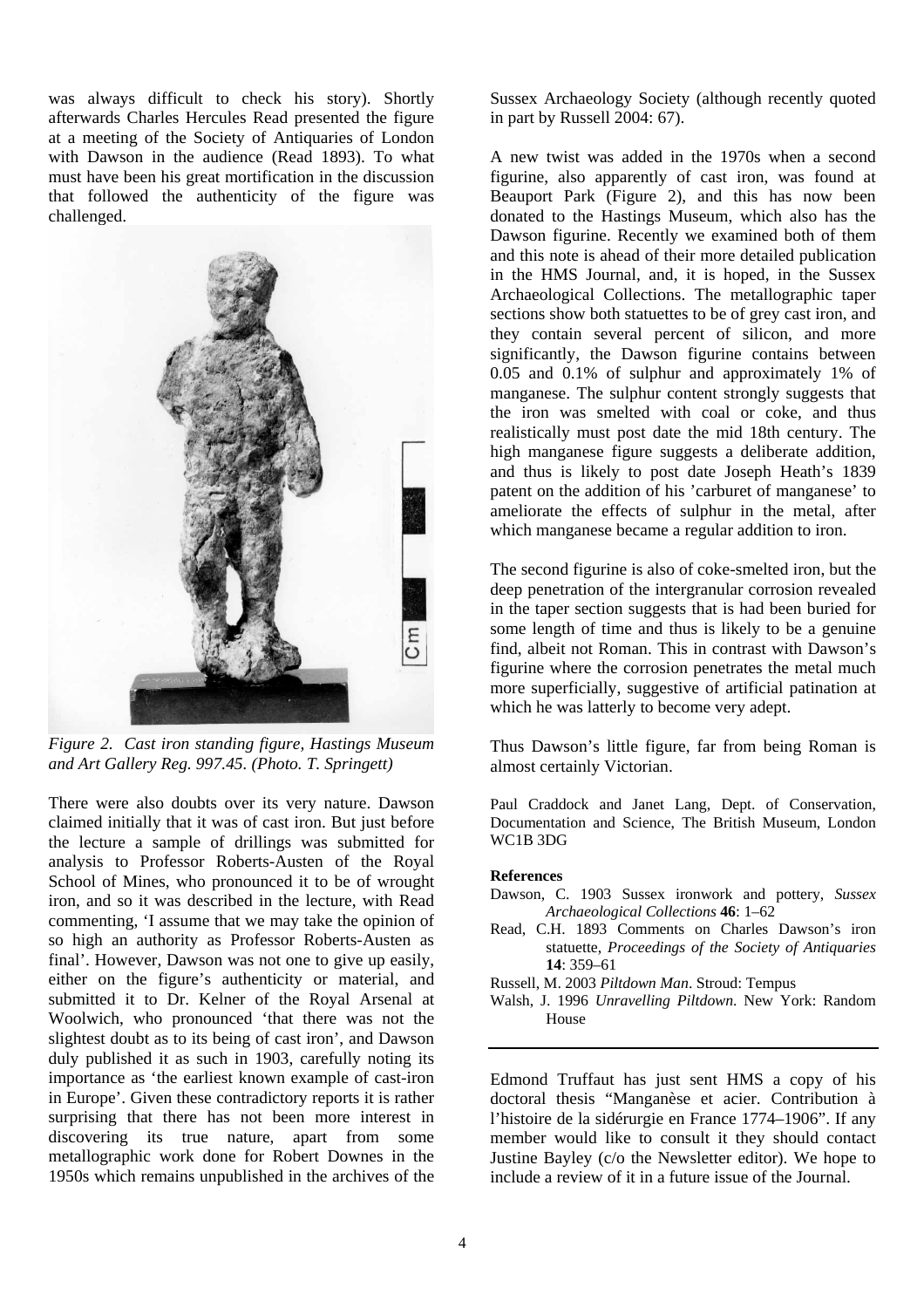#### **Metallurgy – a touchstone for crosscultural interaction 28th-30th April, 2005**

#### **LAST REMINDER**

A three day international archaeometallurgy conference to be held at the British Museum to celebrate Paul Craddock's contributions to the study of historical metallurgy.

See the website for registration form and information (www.thebritishmuseum.ac.uk/whatson/events/conferences.html) £130 (£145 after 25th March 2005) Students and BM Friends £75

#### **HMS Conference 2005: Wensleydale**

In 2005 the HMS conference will be held in Wensleydale, North Yorkshire, 9th to the 11th September, based in Middleham. All lectures and meals will be at the Key Centre in the middle of the township which provides a wide range of accommodation. However, the area can be busy in September and early booking is advisable.

The conference theme will focus on lead/silver smelting and refining, with the opportunity to review work done since the *Boles and Smeltmills* conference in Swaledale in 1992, but we are also looking for papers on iron metallurgy, and associated subjects, related to the Yorkshire Dales area.

For details of accommodation on the Internet go to http://www.middlehamonline.com where you will also find information on the conference venue.

Offers of papers, help in organising field trips or any enquiries regarding the conference should be sent to:

Dr Peter Claughton, Blaenpant Morfil, Clynderwen, Pembrokeshire, Wales SA66 7RE Email: P.F.Claughton@exeter.ac.uk

## **35th International Archaeometry Symposium in China, 11–15th May 2005**

The 35th International Archaeometry Symposium will be held in 11–15th May 2005 in Beijing, China. The Symposium will include the usual session on metals; the special session is entitled "Achievements and Perspectives on Chinese Archaeometry". The deadline for the submission of abstracts and registration is the 31st December 2004.

Further details are available from: Dr. Yaowu Hu Department of Scientific History & Archaeometry, University of Science and Technology of China, No. 96 Jinzhai Rd., Hefei, Anhui, P.R. China, 230026  $Tel: +86,551,3603914$ Fax:  $+86,551,3603576$ E-mail: ywhu@ustc.edu.cn Web: www.archaeometry.ustc.edu.cn

## **1st International Conference of Palaeosiderurgy and Industrial Heritage Recovery Sán Sebastian, Spain, 11–13th May 2005**

This conference will examine iron technologies from their origin to the development of modern ferrous industries, as well as the ways in which the remains of such industries can be preserved for tourism and other purposes. The conference fee is  $\in$  150 for registrations before 31st January 2005 (€200 for registration between 31st January and 11th May 2005).

Further details are available from: INASMET – Marketing Department, Ana Olaizola, Mikeletegi Pasealekua 2, Parque Tecnológico, E-20009 Donostia San Sebastián, Gipuzkoa – Spain Tel: +34 943 00 36 78 Fax: +34 943 00 38 00 E-mail: paleosiderurgia@inasmet.es Web: www.inasmet.es/paleosiderurgia

#### **2nd International Conference on Ancient Greek Technology Athens, 17th–21st October 2005**

The 2nd International Conference on Ancient Greek Technology will be held in Athens from the 17th to the 21st October 2005. This conference will cover ancient technology from prehistoric times to the Byzantine period. The conference includes sessions on a wide range of organic and inorganic materials (including metals and mining).

Further details are available from: Secretariat of the 2nd International Conference on Ancient Greek Technology, Technical Chamber of Greece (408) 4, Kar. Servias, 10562, Athens, Greece Tel: +30 210 32 91 291 Fax: +30 210 32 91 298 Email: emaet@central.tee.gr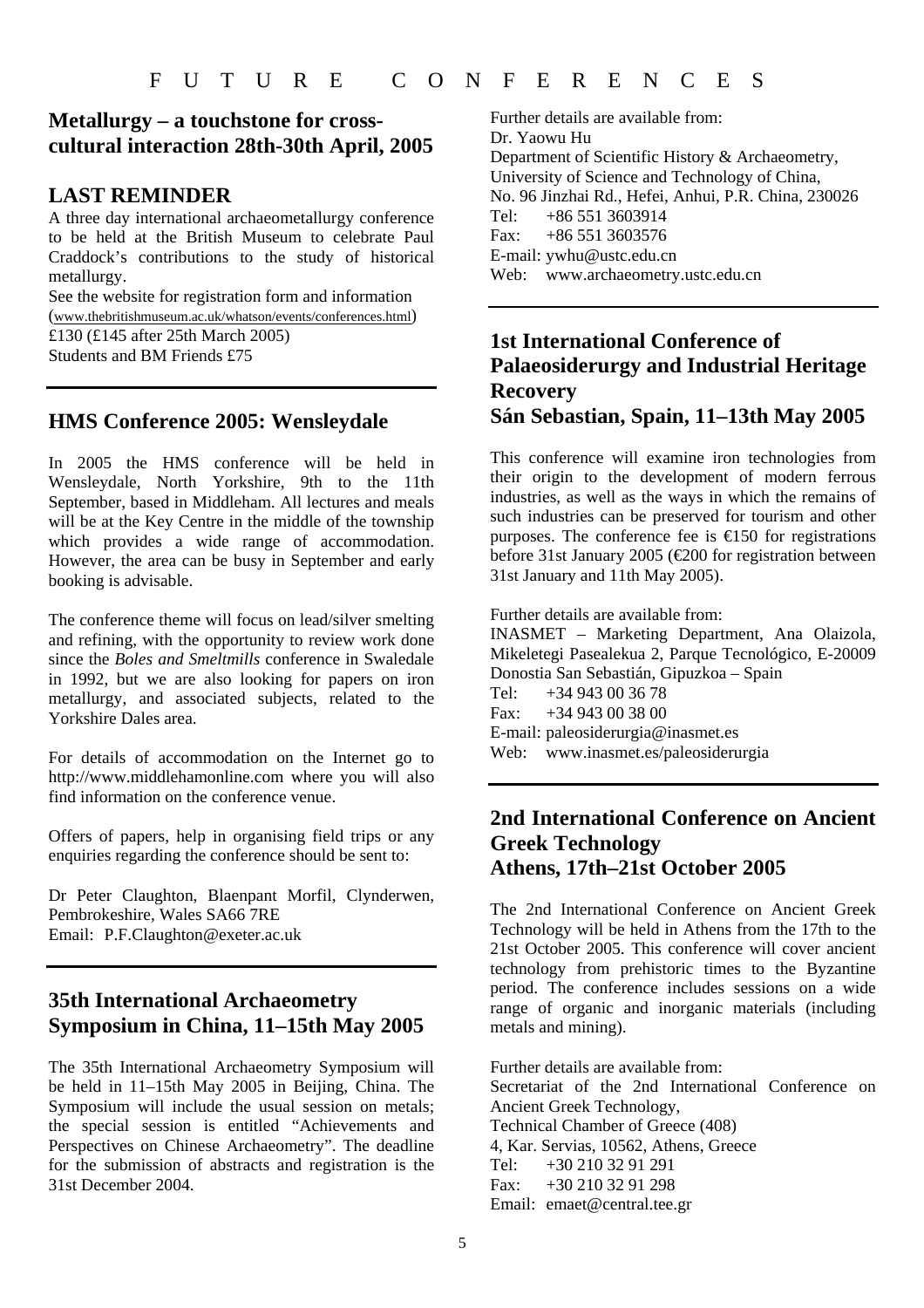#### **HMS conference 10–12 September 2004**  Robert Douglas Smith

Conference this year was held in Portsmouth under the title 'A Portsmouth Promenade' and organised by Justine Bayley and her colleagues at the English Heritage Centre for Archaeology at Fort Cumberland. For those arriving early, the weekend started off with a tour of the Royal Armouries artillery museum at Fort Nelson, a 'Palmerston Folly' fort high up on Portsdown Ridge close to Fareham. The extensive collection of cannon from the 16th century to the present day includes examples of almost every known innovation.

Following a refreshing pick-me-up in the bar and dinner we were then treated to an introduction to the Portsmouth area by Paddy O'Hara. He explained how the ancient River Solent deposited gravel beds which resulted in the present day coastline and formed the natural, sheltered inlet which now forms Portsmouth harbour. From small beginnings and the siting of the first dry dock at Portsmouth, construction of which started in 1495, the dockyard developed to become one of the industrial wonders of the Victorian World. David Dungworth then widened the scope and described the archaeometallurgy of the Hampshire area showing how the area developed over the centuries.

On the Saturday delegates travelled down to Fort Cumberland at the south-eastern tip of Portsmouth. The Fort and the work done there by English heritage formed the basis of the morning tours. Fort Cumberland is now the English Heritage centre for the conservation and investigation of the technology of finds – mainly from archaeological sites. Work is carried out on the whole gamut of metallurgical debris from smithing slag, tap slag, crucibles and furnace fragments using such techniques as XRF and scanning electron microscopy. Conservation of finds is also carried out, mainly for publication and/or investigation and we were shown the techniques they use including cleaning, X radiography and freeze drying.

Tours of the Fort were conducted by Paddy O'Hara. Originally a fairly simple star-shaped fort built in the mid 18th century; it was completely re-built starting in 1783 as a bastion-trace fort – the last of the type to be built. It was not finished till 1812 – so tales of construction over-runs and defences being ready just when the danger was past do not change.

There was also a chance to see Brunel's first iron bridge from Paddington Basin re-discovered in 2003 and rescued after a spectacular collaboration between English Heritage, British Waterways and Westminster City Council. It is now being stored at Fort Cumberland before it's hoped for re-instatement.

After lunch there was a chance to visit Portsmouth Dockyard and see the wide range of attractions on offer. Victory is such an icon that no visit to the Dockyard can be complete without boarding her though, as was frequently pointed out, only about 20% of what is there now would have known Nelson! Delegates were also free to roam the rest of the Dockyard. Late in the afternoon, Dr Fontana conducted a group over Warrior before we had a chance to look at the hull of the Mary Rose and the museum of artefacts brought up from the wreck. All this walking was then admirably countered by a champagne reception in the Mary Rose museum before delegates tucked into a hearty Tudor meal.

Members' contributions followed. Louise Bacon spoke on '17th century copper alloys used for making brass wind musical instruments', the subject of her PhD thesis. Following analysis, partly funded with the help of grants from HMS, Louise has established that alloys for making English trumpets consisted of copper, zinc, tin ternary alloys while instruments from Germany were made from copper and zinc. Sarah Paynter then spoke on 'Analytical investigations of Iron Age and Roman bloomery iron smelting'. Her preliminary work is showing that it may be possible to identify ore sources from slag identification though her work is at an early stage. Martha Goodway's contribution, 'Correction to "Westphalian fining"' pointed out that a tool identified by Schubert was not as he though for making iron wire but used in the puddling process. Finally Jeremy Greenwood, 'Funtley ironmills 1750–1810', attempted to unravel the complex series of iron mills which go under the general term of Funtley.

After a leisurely start on Sunday morning delegates returned to the lecture theatre. Jeremy Hodgkinson delivered an authoritative account of iron working in the western Weald and unravelled the complex chronology of the iron works in the Fernhurst area. Dr Fontana then outlined the history of Warrior and its various innovative features. Peter King summarised the web of suppliers and contractors to the Navy in a paper entitled 'The use of iron in 18th century naval hips and its suppliers'. And finally Justine related the adventures of a group of HMS members who had been over to France the week previously to look at metallurgical sites in Normandy.

After a well organised and thoroughly enjoyable conference delegates were regaled with a catalogue of sites to visit on the Sunday afternoon as they made their home – a splendid idea made especially interesting as many sites were open for Heritage Open Days which fell that particular weekend. While we must thank Justine for organising such an agreeable and worthwhile conference we must also thank her colleagues, especially Sarah Paynter, but also David Dungworth, Paddy O'Hara, Vanessa Fell, and Roger Wilkes.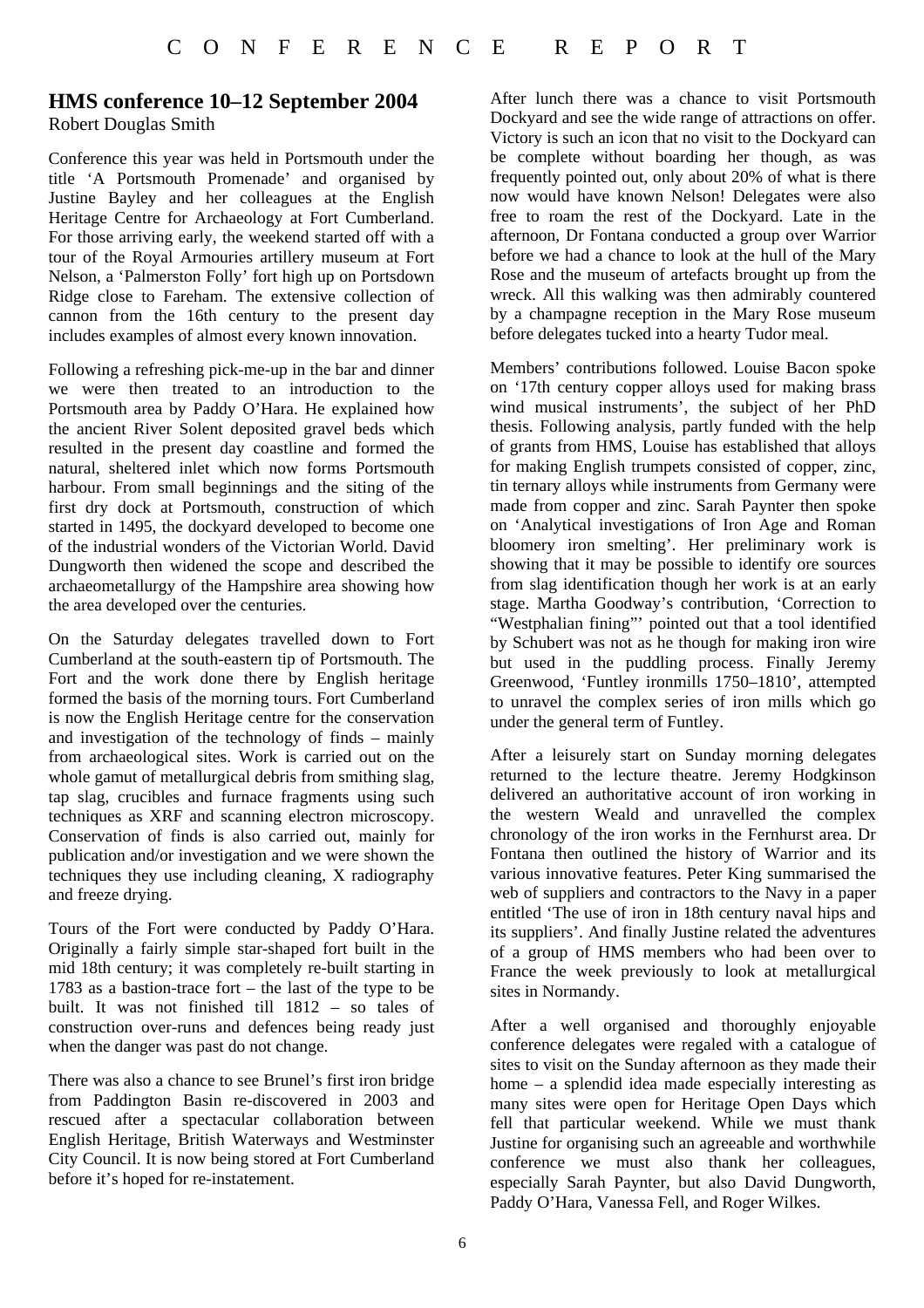*Le Fer*  M Mangin (ed) €26.00 Éditions Errance (Paris) ISBN 2 87772 260 0

Our knowledge about early iron manufacture in France (and in particular the period before the Industrial Revolution) has greatly increased in the last few decades. A number of research programmes have been established and a substantial number of archaeometallurgy posts exist. The fruits of this investment have been seen in recent years with the publication of major monographs on ironworking sites and surveys (e.g. *La Sidérurgie Chez les Sénons* and *Forgerons et Paysans des Campagnes d'Alésia*) while archaeometallurgical articles have featured in major regional (e.g. *Revue Archéologique de l'Est*) and national journals (e.g. *Gallia*). A number of these researchers have now pooled their knowledge and expertise to produce a single (affordable) volume that summarises the current knowledge of early French ironworking.

The first four chapters cover iron ores, smelting, smithing and scientific methods, while the last chapter uses the available data to explore social and economic aspects of ironworking. The strengths of the book reflect recent archaeological fieldwork, primarily the Iron Age and the Roman period, and there is very little space devoted to ironworking since the adoption of the blast furnace.

Like all volumes written by committees, the coverage can be variable at times and there is a tendency to start each new chapter with a repetition of the issues dealt with at the end of the preceding chapter. However, the book is liberally leavened with inserted articles/case studies. These are particularly useful as they provide easily digestible summaries of work reported in substantial monographs or of work which has yet to be published (e.g. the early Iron Age slag-pit smelting sites found during work on the route of the A28 to the north of Le Mans, or Jean-Claude LeBlanc's recent research on hammerscale). The book has an extensive glossary but there is unfortunately no index.

Reviewed by David Dungworth

*Ebbw Vale — The Works 1790–2002* B Caswell, J Gaydon and M Warrender Price (eds) £20.00 Ebbw Vale Works Museum (Ebbw Vale)

Ebbw Vale works in South Wales closed for good in 2002 after 212 years of operation in one form or another. A fully comprehensive 450 page book has now been completed by former employees of the works and curators of the Ebbw Vale Works Historical Archive.

Ebbw Vale Works was started as a blast furnace in 1790 to supply a local forge. It prospered under various ownerships — including Abraham Darby & Co of Coalbrookdale — expanding (as is the latest trend) to ensure raw material supplies by buying ore and coal mines.

In 1854 it started to make steel using the Martiens process which was quickly bought out by Bessemer as it was similar to, and challenged his, own converter method. Bessemer and Siemens open hearth furnaces were installed. It prospered for a while after the First World War and a new sheet mill was added in 1912. However, decline followed and the works closed in 1929 only to reopen in 1935 under Richard Thomas & Co who built a new integrated plant. The first continuous hot strip mill in UK (and the third in Europe) was commissioned in 1936, and 1947 saw the first electrolytic tinning line outside USA installed.

In 1958 the Bessemers were replaced with the new LD oxygen converters which, along with open hearth furnaces, operated until ironmaking ceased in 1975. One open hearth continued operations into 1978 to consume the scrap from dismantling the blast furnaces, steel shop and hot strip mill which closed in 1977.

Despite the end of steelmaking, a new tinplate line was commissioned in 1978 and Ebbw Vale continued as a tin and galvanising coating works until rationalisation under the ownership of Corus closed the works in 2002.

Reviewed by Tim Smith

#### *Workington Iron and Steel*

R L M Byers £12.99 Tempus Publishing (Stroud) ISBN 0 7524 3196 X

The history of iron and steel production in Workington is described concisely in eight short chapters, starting with the first records of iron making in 1763 and continuing up to the establishment of the British Steel Corporation in 1967. The first seven chapters consider the origins of each of the companies that were eventually consolidated into the Workington Iron & Steel Co. in 1909. The last chapter briefly covers the history of WISCO, initially operating as an independent company and, after 1919, as a part of The United Steel Co. Each chapter is well illustrated with contemporary drawings and engravings, supported by clearly drawn maps for each of the sites as they existed when they were operational, with more modern aerial photographs covering much of the area described for identification of remaining features. The first of these aerial views